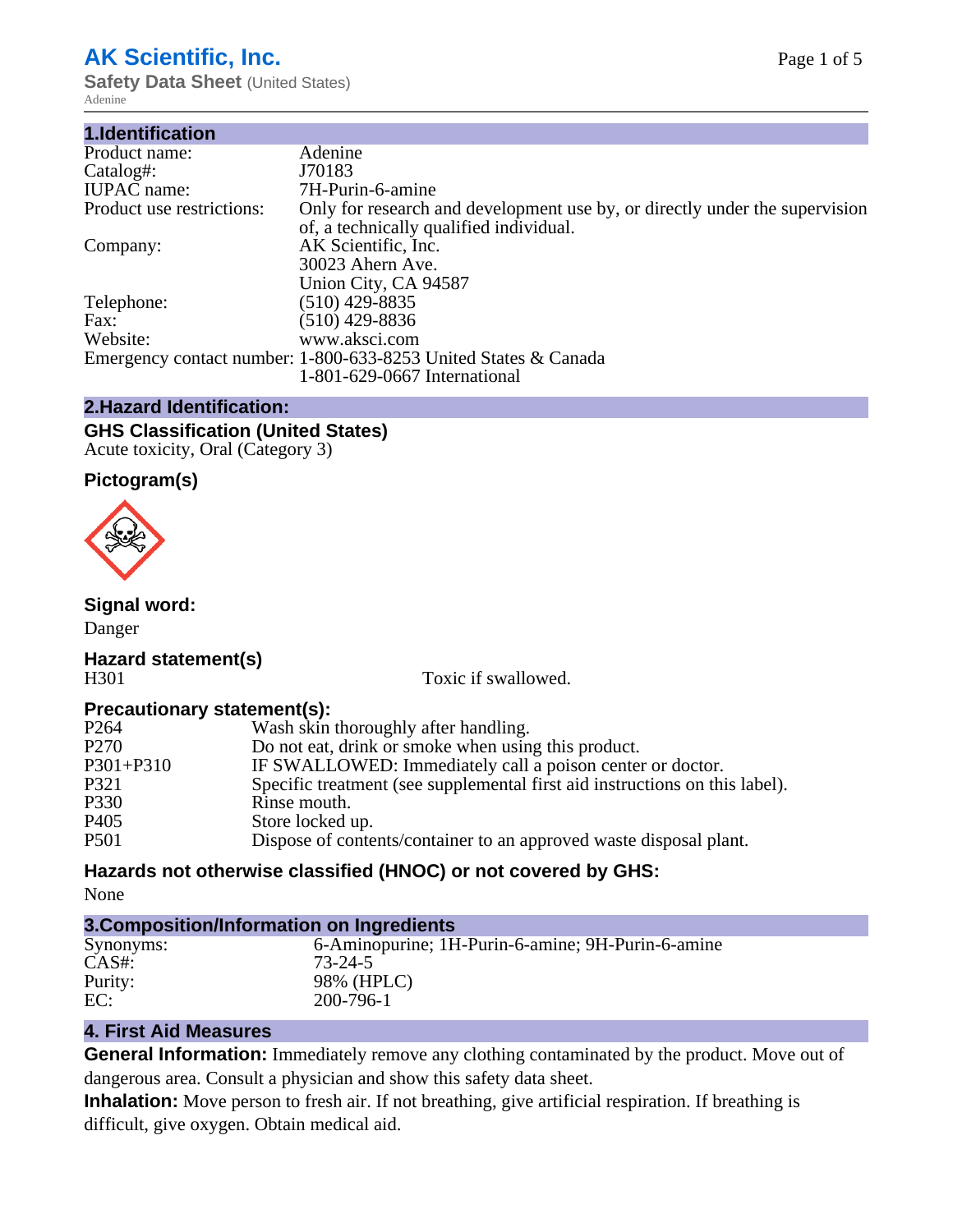**Skin contact:** Immediately flush skin with running water for at least 15 minutes while removing contaminated clothing and shoes. Wash clothing before reuse. Obtain medical aid immediately.

**Eye contact:** Immediately flush open eyes with running water for at least 15 minutes. Obtain medical aid immediately.

**Ingestion:** Do NOT induce vomiting without medical advice. Rinse mouth with water. Never administer anything by mouth to an unconscious person. Obtain medical aid immediately.

**Most important symptoms and effects, both acute and delayed:** No further information available. Please see sections 2 and 11.

**Indication of any immediate medical attention and special treatment needed:** No further information available.

#### **5. Fire Fighting Measures**

**Suitable extinguishing media:** Use water spray, dry chemical, carbon dioxide, or chemical foam. **Specific hazards arising from the chemical:** Carbon oxides, Nitrogen oxides.

**Advice for firefighters:** As in any fire, wear a NIOSH-approved or equivalent, pressure-demand, self-contained breathing apparatus and full protective gear. During a fire, irritating and highly toxic gases may be generated by thermal decomposition or combustion.

## **6. Accidental Release Measures**

**Personal precautions, protective equipment and emergency procedures:** Wear protective equipment and keep unprotected personnel away. Ensure adequate ventilation. Remove all sources of ignition. Prevent further leak or spill if safe to do so. For personal protective equipment, please refer to section 8.

**Environmental precautions:** Do not let product enter drains, other waterways, or soil. **Methods and materials for containment and cleaning up:** Prevent further leak or spill if safe to do so. Vacuum, sweep up, or absorb with inert material and place into a suitable disposal container. Consult local regulations for disposal. See section 13 for further disposal information.

#### **7. Handling and Storage**

**Precautions for safe handling:** Avoid contact with skin, eyes, and personal clothing. Wash hands thoroughly after handling. Avoid breathing fumes. Use only with adequate ventilation. Wear suitable protective clothing, gloves, and eye/face protection. Keep away from sources of ignition. Minimize dust generation and accumulation. Keep container tightly closed. Open and handle container with care. Do not eat, drink, or smoke while handling.

**Conditions for safe storage, including any incompatibilities:** Store in a tightly-closed container when not in use. Store in a cool, dry, well-ventilated area away from incompatible substances. Keep away from sources of ignition.

# **8. Exposure Controls/Personal Protection**

# **Exposure limits:**

| <b>OSHA PEL:</b>  | Not available. |
|-------------------|----------------|
| NIOSH REL:        | Not available. |
| <b>ACGIH TLV:</b> | Not available. |

**Appropriate engineering controls:** Avoid contact with skin, eyes, and clothing. Wash hands before breaks and immediately after handling the product. Facilities storing or utilizing this material should be equipped with an eyewash fountain. Use adequate general and local exhaust ventilation to keep airborne concentrations low.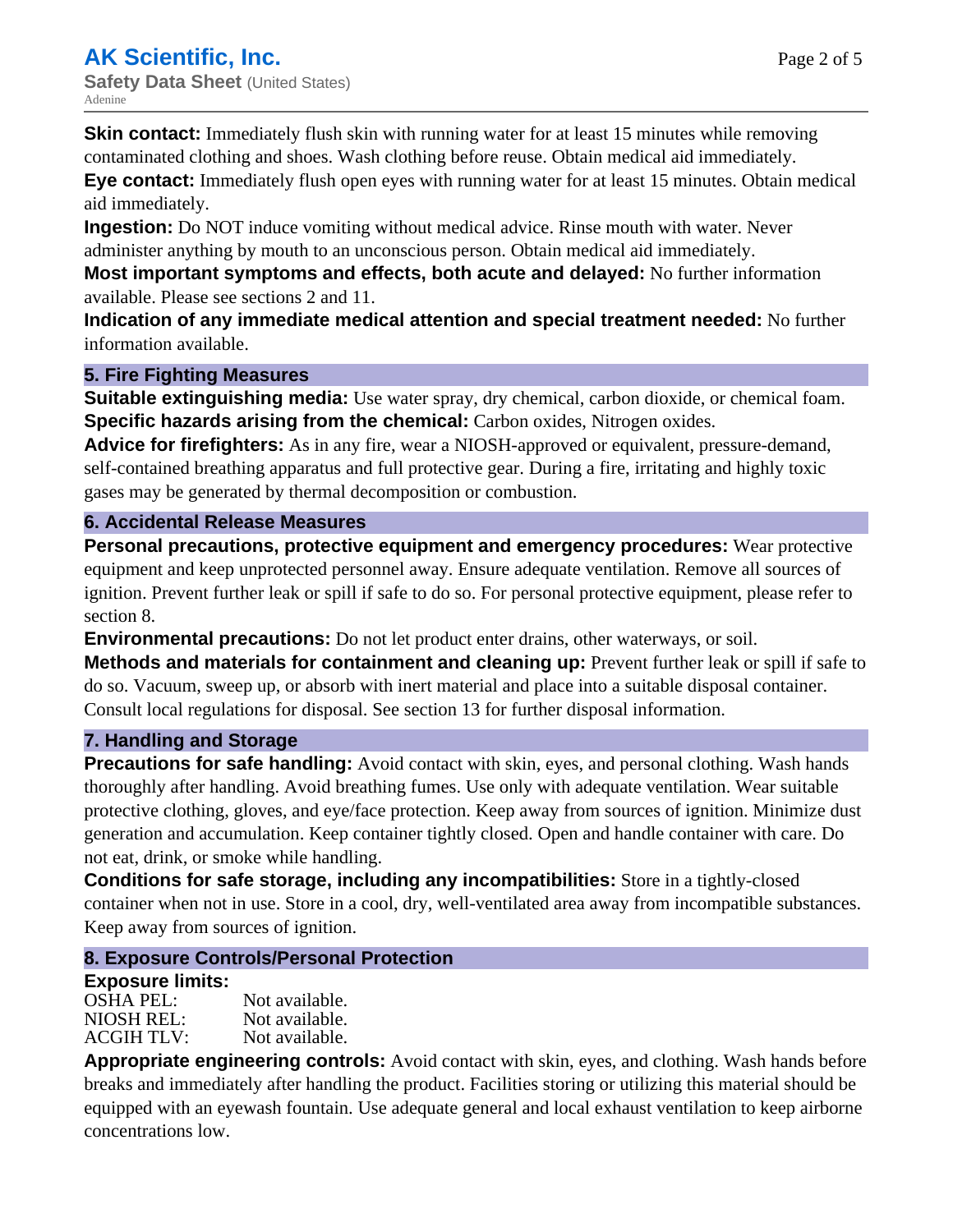# **AK Scientific, Inc.**

**Safety Data Sheet (United States)** Adenine

## **Personal protection**

| Eyes:        | Based on an evaluation of the eye or face hazards present, wear chemical splash-resistant<br>safety glasses or goggles with side protection. A face shield may be appropriate in some                                                                                      |
|--------------|----------------------------------------------------------------------------------------------------------------------------------------------------------------------------------------------------------------------------------------------------------------------------|
|              | workplaces. Use eyewear tested and approved under appropriate government standards<br>such as OSHA 29 CFR 1910.133 or EU EN166.                                                                                                                                            |
| Hands:       | Wear gloves selected based on an evaluation of the possible hazards to hands and skin,                                                                                                                                                                                     |
|              | the duration of use, the physical conditions of the workplace, and the chemical resistance                                                                                                                                                                                 |
|              | and physical properties of the glove material.                                                                                                                                                                                                                             |
|              | Skin and body: Protective clothing must be selected based on the hazards present in the workplace, the                                                                                                                                                                     |
|              | physical environment, the duration of exposure, and other factors. No fabric can provide                                                                                                                                                                                   |
|              | protection against all potential hazards; therefore it is important to select the appropriate                                                                                                                                                                              |
|              | protective clothing for each specific hazard. At the minimum, wear a laboratory coat and                                                                                                                                                                                   |
|              | close-toed footwear.                                                                                                                                                                                                                                                       |
| Respiratory: | Respirators are not a substitute for accepted engineering control measures such as<br>enclosure or confinement of the operation, general and local ventilation, and substitution<br>of less toxic materials. When respiratory personal protective equipment is appropriate |
|              | based on an assessment of respiratory hazards in the workplace, use a NIOSH- or                                                                                                                                                                                            |
|              | CEN-certified respirator.                                                                                                                                                                                                                                                  |
|              |                                                                                                                                                                                                                                                                            |

## **9. Physical and Chemical Properties**

| <b>Physical State:</b>              | White to off-white to light yellow to yellow powder                       |
|-------------------------------------|---------------------------------------------------------------------------|
| Molecular Formula:                  | C5H5N5                                                                    |
| Molecular Weight:                   | 135.13                                                                    |
| Odor:                               | Not available.                                                            |
| pH:                                 | Not available.                                                            |
| <b>Boiling Point Range:</b>         | Not available.                                                            |
| Freezing/Melting Point:             | $>350^{\circ}$ C                                                          |
| <b>Flash Point:</b>                 | Not available.                                                            |
| <b>Evaporation Rate:</b>            | Not available.                                                            |
| Flammability(solid,gas):            | Please see section 2.                                                     |
| <b>Explosive limits:</b>            | Not available.                                                            |
| Vapor Pressure:                     | Not available.                                                            |
| Vapor Density:                      | Not available.                                                            |
| Solubility:                         | $DMSO: \langle 1mg/mL; H2O: \langle 1mg/mL; EtOH: \langle 1mg/mL \rangle$ |
| <b>Relative Density:</b>            | Not available.                                                            |
| Refractive Index:                   | Not available.                                                            |
| Volatility:                         | Not available.                                                            |
| Auto-ignition Temperature:          | Not available.                                                            |
| Decomposition Temperature:          | Not available.                                                            |
| <b>Partition Coefficient:</b>       | Not available.                                                            |
| <b>10. Stability and Reactivity</b> |                                                                           |

| <b>IV. OLADIIILY AIR NEACHVILY</b>  |                                                      |
|-------------------------------------|------------------------------------------------------|
| Reactivity:                         | Not available.                                       |
| Chemical stability:                 | Stable under recommended temperatures and pressures. |
| Possibility of hazardous reactions: | Not available.                                       |
| Conditions to avoid:                | Dust generation.                                     |
| Incompatible materials:             | Strong oxidizing agents.                             |
| Hazardous decomposition products:   | Carbon oxides, Nitrogen oxides.                      |
| 11. Toxicological Information       |                                                      |

| RTECS#                                     | AU6125000                                                 |
|--------------------------------------------|-----------------------------------------------------------|
| Acute toxicity:                            | LD50 Intraperitoneal-Rat-198mg/kg; LD50                   |
|                                            | Oral-Rat-227mg/kg; LD50 Oral-Mouse-783mg/kg               |
| Routes of exposure:                        | Inhalation, eye contact, skin contact, ingestion.         |
| Symptoms related to the physical, chemical | Skin contact may result in inflammation characterized by  |
| and toxicological characteristics:         | itching, scaling, reddening, blistering, pain or dryness. |
|                                            |                                                           |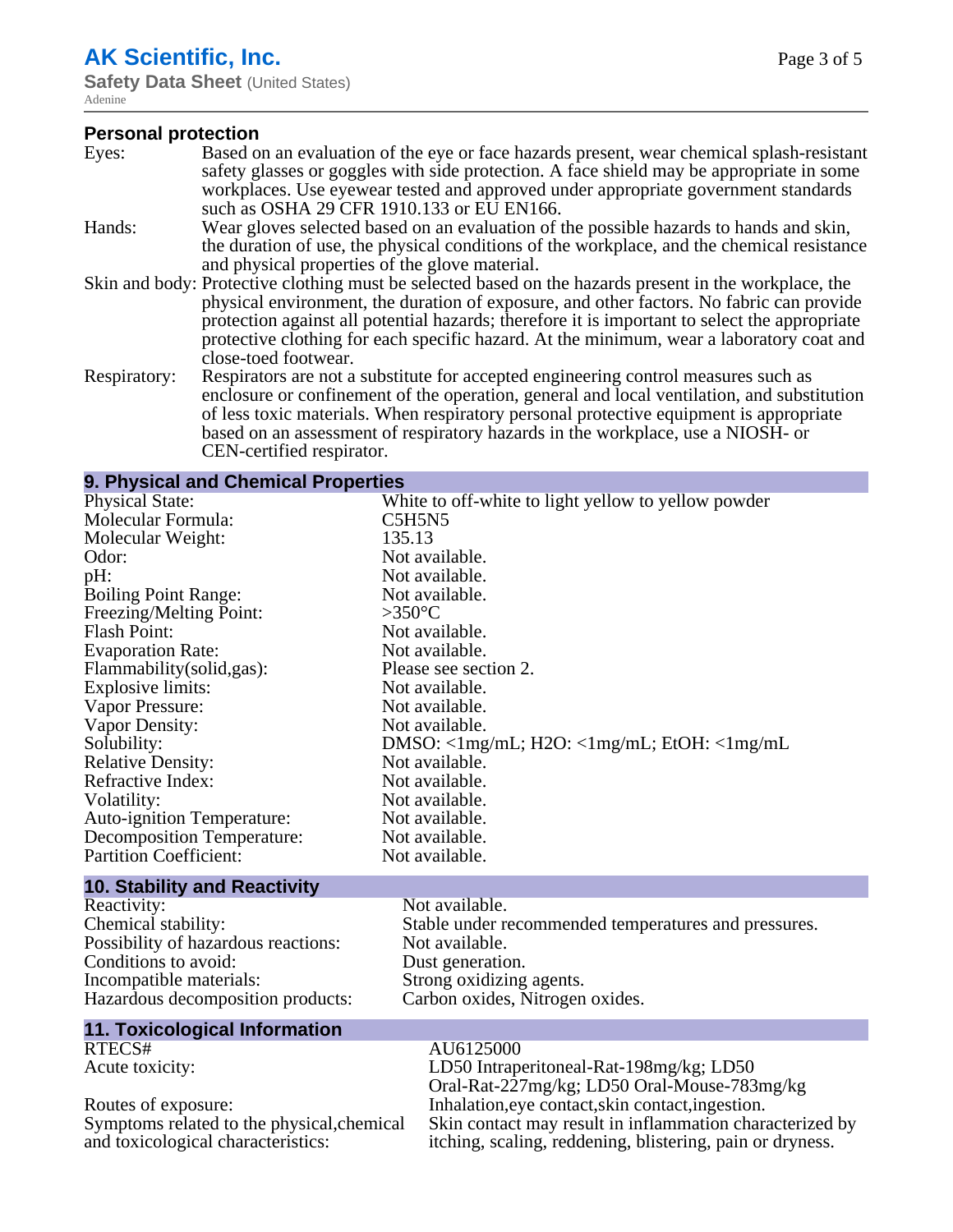Eye contact may result in redness, pain or severe eye damage. Inhalation may cause irritation of the lungs and respiratory system. Overexposure may result in serious illness or death.

#### **Carcinogenicity**

| IARC: | Not classified.                                                                                       |
|-------|-------------------------------------------------------------------------------------------------------|
| NTP:  | Not listed.                                                                                           |
| OSHA: | Not listed.                                                                                           |
|       | Acute toxic effects: Inflammation of the eye is characterized by redness, watering, and itching. Skin |
|       | inflammation is characterized by itching, scaling, reddening, or, occasionally,                       |
|       | blistering.                                                                                           |

| <b>12. Ecological Information</b> |                |
|-----------------------------------|----------------|
| Ecotoxicity:                      | Not available. |
| Persistence and degradability:    | Not available. |
| Bioaccumulative potential:        | Not available. |
| Mobility in soil:                 | Not available. |
| Other adverse effects:            | Not available. |

#### **13. Disposal Considerations**

Disposal of waste: Chemical waste generators must determine whether a discarded chemical is classified as hazardous waste. US EPA guidelines for the classification determination are listed in 40 CFR 261.3. Additionally, waste generators must consult state and local hazardous waste regulations to ensure complete and accurate classification. Observe all federal, state and local regulations when disposing of the substance.

Disposal of packaging: Do not reuse containers. Dispose of as unused product.

| <b>14. Transportation Information</b>                                                        |                                                                            |
|----------------------------------------------------------------------------------------------|----------------------------------------------------------------------------|
| <b>DOT (United States)</b><br>UN number:<br>Proper shipping name:<br>Transport hazard class: | <b>UN2811</b><br>Toxic solids, organic, n.o.s. (Adenine)<br>6.1;Poison     |
| Packing group:<br><b>IATA</b>                                                                | Ш                                                                          |
| <b>UN Number:</b><br>Proper shipping name:<br>Transport hazard class:<br>Packing group:      | <b>UN2811</b><br>Toxic solid, organic, n.o.s. (Adenine)<br>6.1;Poison<br>Ш |
| 15 Requisitory Information                                                                   |                                                                            |

# **15. Regulatory Information**

#### **TSCA (United States)**

This product is on the EPA Toxic Substance Control Act (TSCA) inventory. The product is supplied solely for use in research and development by or under the supervision of a technically qualified individual as defined in 40 CFR § 720 et seq. The health risks have not been fully determined. Any information that is or becomes available will be supplied on the SDS.

| California Proposition 65: | Not Available |  |
|----------------------------|---------------|--|
| NFPA Rating:               | Health:       |  |
|                            | Flammability: |  |
|                            | Instability:  |  |